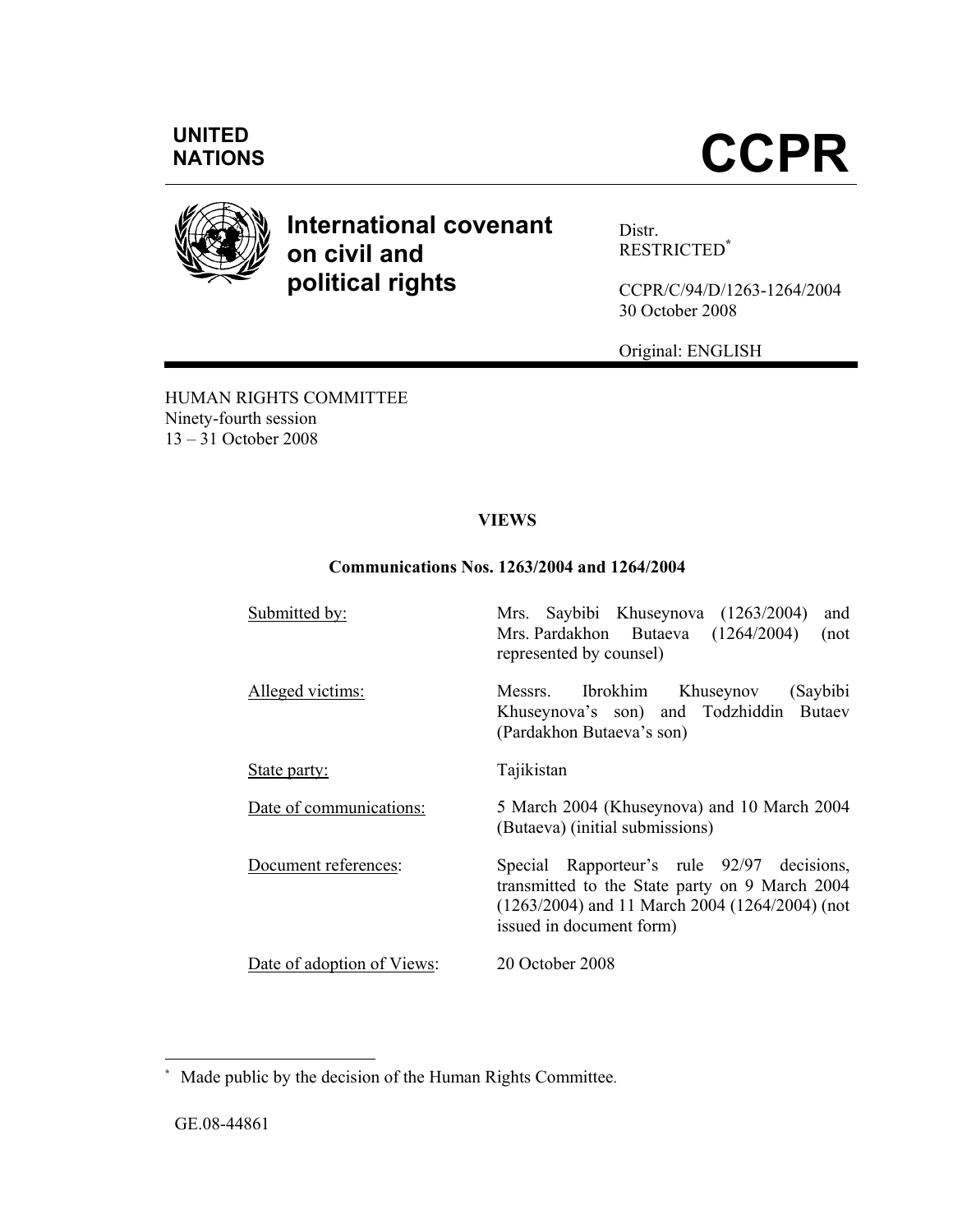*Subject matter:* Imposition of death penalty on complainants after arbitrary detention and use of coerced evidence.

 *Substantive issues:* Right to life; torture, cruel, inhuman or degrading treatment or punishment; arbitrary detention; fair hearing; impartial tribunal; right to be presumed innocent; right to adequate time and facilities for preparation of defence; right not to be compelled to testify against oneself or to confess guilt.

 *Procedural issues:* Non-substantiation of claims, non-exhaustion of domestic remedies.

 *Articles of the Covenant:* 6, read together with 14; 7; 9, paragraph 1; 14, paragraphs 1,  $3(b)$ , (e) & (g)

 *Article of the Optional Protocol:* 2

 The Working Group of the Human Rights Committee recommends that the Committee consider for adoption the annexed draft as the Committee's Views, under article 5, paragraph 4, of the Optional Protocol in respect of communications Nos. 1263/2004 and 1264/2004. The text of the Views is appended to the present document.

#### [ANNEX]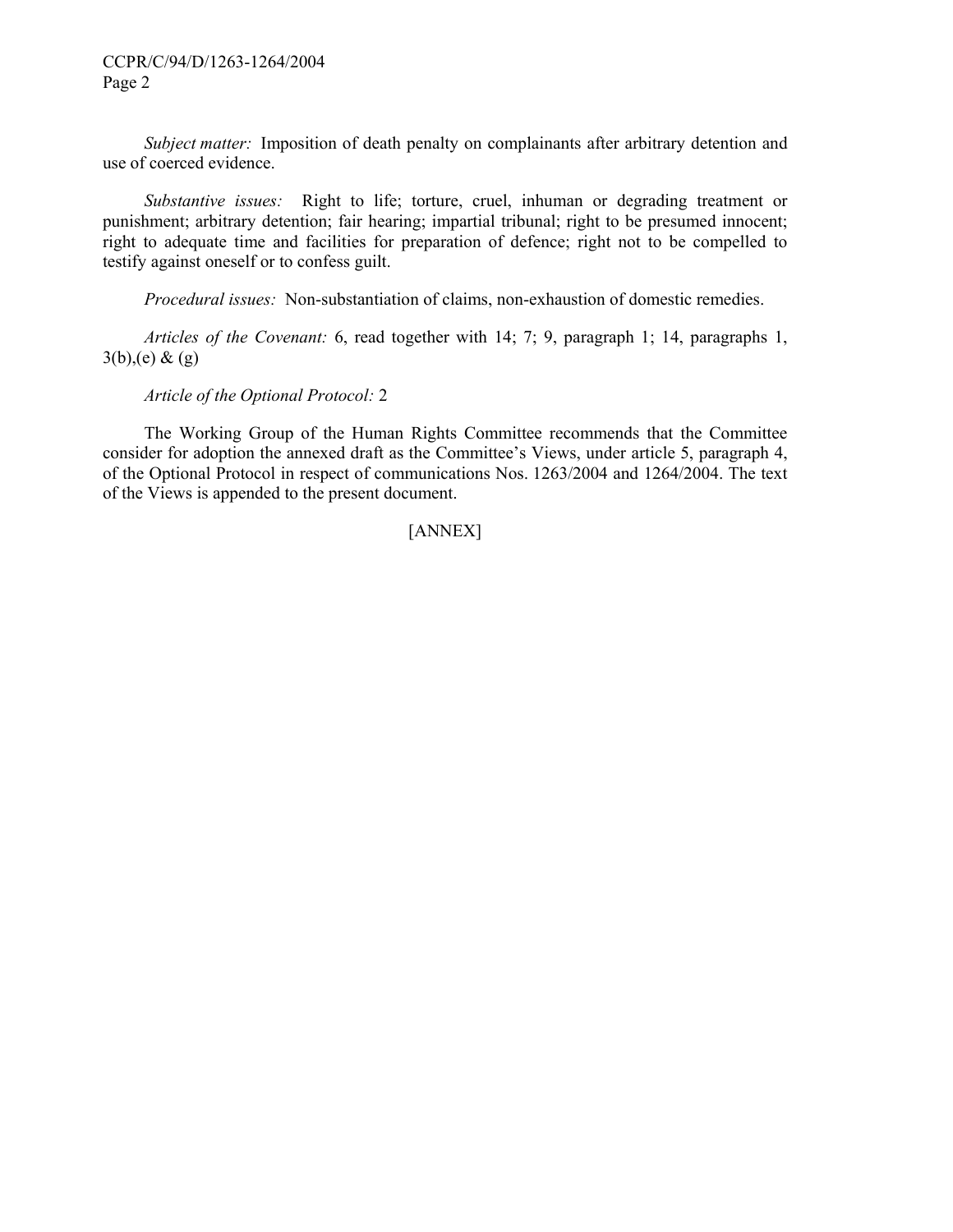#### **ANNEX**

## Views of the Human Rights Committee under article 5, paragraph 4, of the Optional Protocol to the International Covenant on Civil and Political rights Ninety-fourth session

#### concerning

## **Communications Nos. 1263/2004 and 1264/2004**<sup>∗</sup>

| Submitted by:           | Mrs. Saybibi Khuseynova (1263/2004) and Mrs.<br>Pardakhon Butaeva (1264/2004) (not represented<br>by counsel)        |
|-------------------------|----------------------------------------------------------------------------------------------------------------------|
| Alleged victims:        | Ibrokhim<br>(Saybibi<br>Khuseynov<br>Messrs.<br>Khuseynova's son) and Todzhiddin Butaev<br>(Pardakhon Butaeva's son) |
| State party:            | Tajikistan                                                                                                           |
| Date of communications: | 5 March 2004 (Khuseynova) and 10 March 2004<br>(Butaeva) (initial submissions)                                       |

 The Human Rights Committee, established under article 28 of the International Covenant on Civil and Political Rights,

Meeting on 20 October 2008,

 Having concluded its consideration of communications Nos. 1263/2004 and 1264/2004, submitted to the Human Rights Committee on behalf of Messrs. Ibrokhim Khuseynov and Todzhiddin Butaev under the Optional Protocol to the International Covenant on Civil and Political Rights,

 Having taken into account all written information made available to it by the authors of the communications, and the State party,

Adopts the following:

 $\overline{a}$ 

<sup>∗</sup> The following members of the Committee participated in the examination of the present communication: Mr. Abdelfattah Amor, Mr. Prafullachandra Natwarlal Bhagwati, Ms. Christine Chanet, Mr. Maurice Glèlè Ahanhanzo, Mr. Yuji Iwasawa, Mr. Edwin Johnson, Ms. Helen Keller, Mr. Ahmed Tawfik Khalil, Mr. Rajsoomer Lallah, Mr. José Luis Pérez Sanchez-Cerro, Mr. Rafael Rivas Posada, Sir Nigel Rodley and Mr. Ivan Shearer.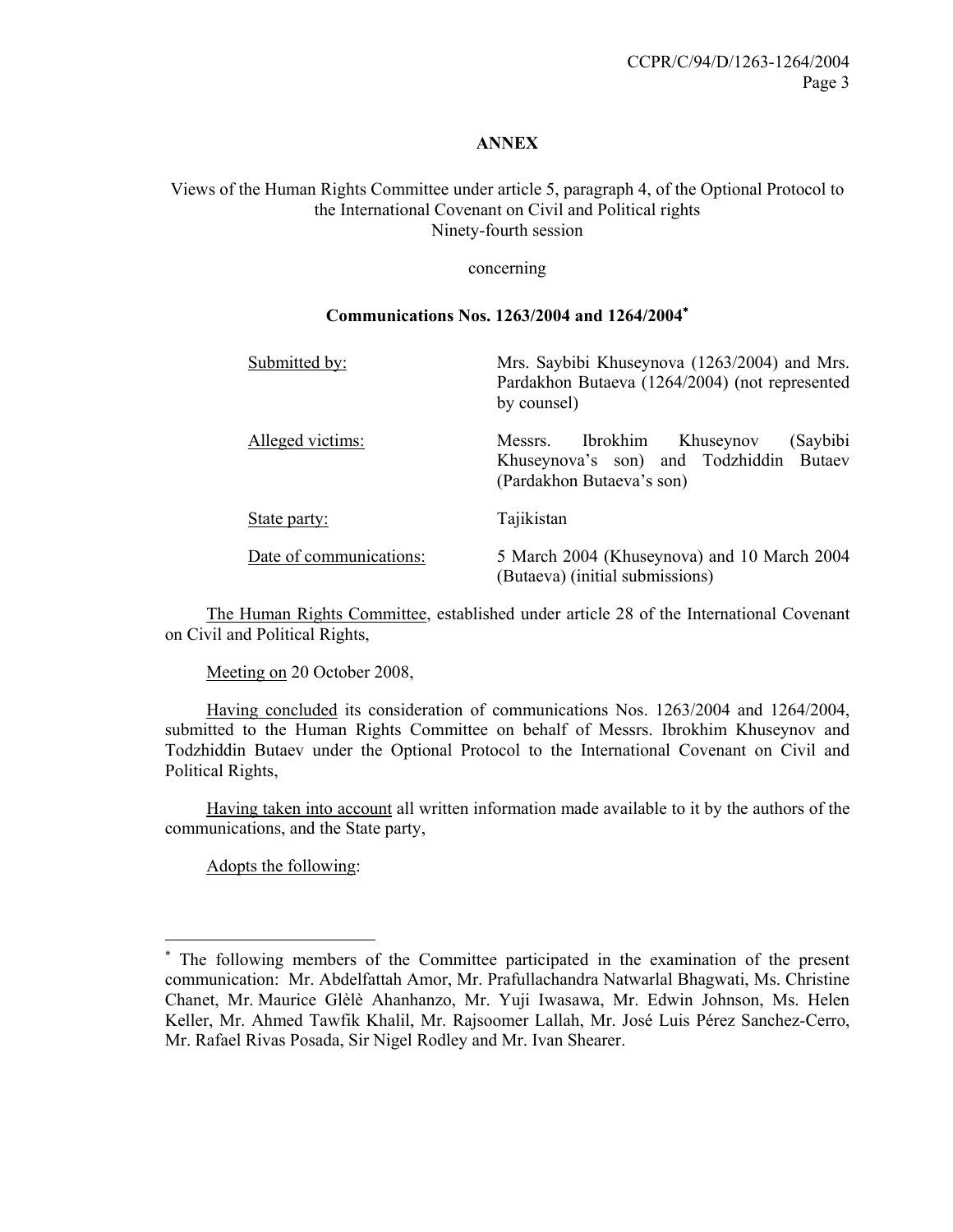## **Views under article 5, paragraph 4, of the Optional Protocol**

1.1 The first author is Mrs. Saybibi Khuseynova, a Tajik national born in 1952, who submits the communication on behalf of her son, Mr. Ibrokhim Khuseynov, an Uzbek<sup>1</sup> national born in 1972. The second author is Mrs. Pardakhon Butaeva, a Tajik national born in 1939, who submits the communication on behalf of her son, Mr. Todzhiddin Butaev, a Tajik national born in 1977. At the time of submission of the communications, both victims were detained on death row in Dushanbe, awaiting execution after a death sentence imposed by the Judicial Chamber for Criminal Cases of the Supreme Court on 24 February 2003. The authors claim violations by Tajikistan of the alleged victims' rights under article 6, read together with article 14; article 7; article 9, paragraph 1; article 14, paragraphs 1,  $3(b)$  and  $3(g)$ , of the International Covenant on Civil and Political Rights. Mrs. Butaeva also claims a violation of article 14, paragraph  $3(e)$ , in her son's case. The authors are unrepresented. The Optional Protocol entered into force for the State party on 4 April 1999.

1.2 Under rule 92 of its Rules of procedure, the Committee, acting through its Special Rapporteur for New Communications and Interim Measures, requested the State party, on 9 March 2004 (Khuseynov) and on 11 March 2004 (Butaev), not to carry out the execution of the authors' sons, so as to enable the Committee to examine their complaints. This request was reiterated by the Committee on 26 April 2004. By note of 20 May 2004, the State party informed the Committee that it acceded to the request for interim measures and that, on 30 April 2004, the President of Tajikistan announced the introduction of a moratorium on the application of death penalty. On 11 June 2004, the Committee lifted its request for interim measures.

#### **The facts as presented by the authors**

2.1 Towards the end of 1997, $2$  one Rakhmon Sanginov, created a criminal gang, which began to commit robberies, murders and to take hostages. By force and using death threats, he coerced young men from the district where his gang was operating to join the gang and to commit crimes. Among many others, Messrs Khuseynov and Butaev were thus forced to become members of Mr. Sanginov's gang.

#### *The Case of Mr. Ibrokhim Khuseynov*

 $\overline{\phantom{a}}$ 

2.2 On 26 June 2001, Mr. Khuseynov was apprehended by officers of the Criminal Investigation Department (CID) of the Department of Internal Affairs of the Somoni District of Dushanbe (DIA). For two days, he was detained in DIA premises and subjected to beatings with truncheons and electric shocks to various body parts. He was forced to testify against himself and to confess to having committed a number of crimes, including murders and robberies.

2.3 On 28 June 2001, Mr. Khuseynov was interrogated by the Deputy Head of the DIA's Investigation Section. The same day, he was interrogated as a suspect by an officer of the Ministry of Internal Affairs. On the same day, a protocol of Mr. Khuseynov's arrest of short

<sup>&</sup>lt;sup>1</sup> Initial submission refers to 'nationality' (национальность), which could be translated from Russian into English both as 'ethnic origin' and 'citizenship'.

 $2^2$  According to the court documents, the date should be 1994.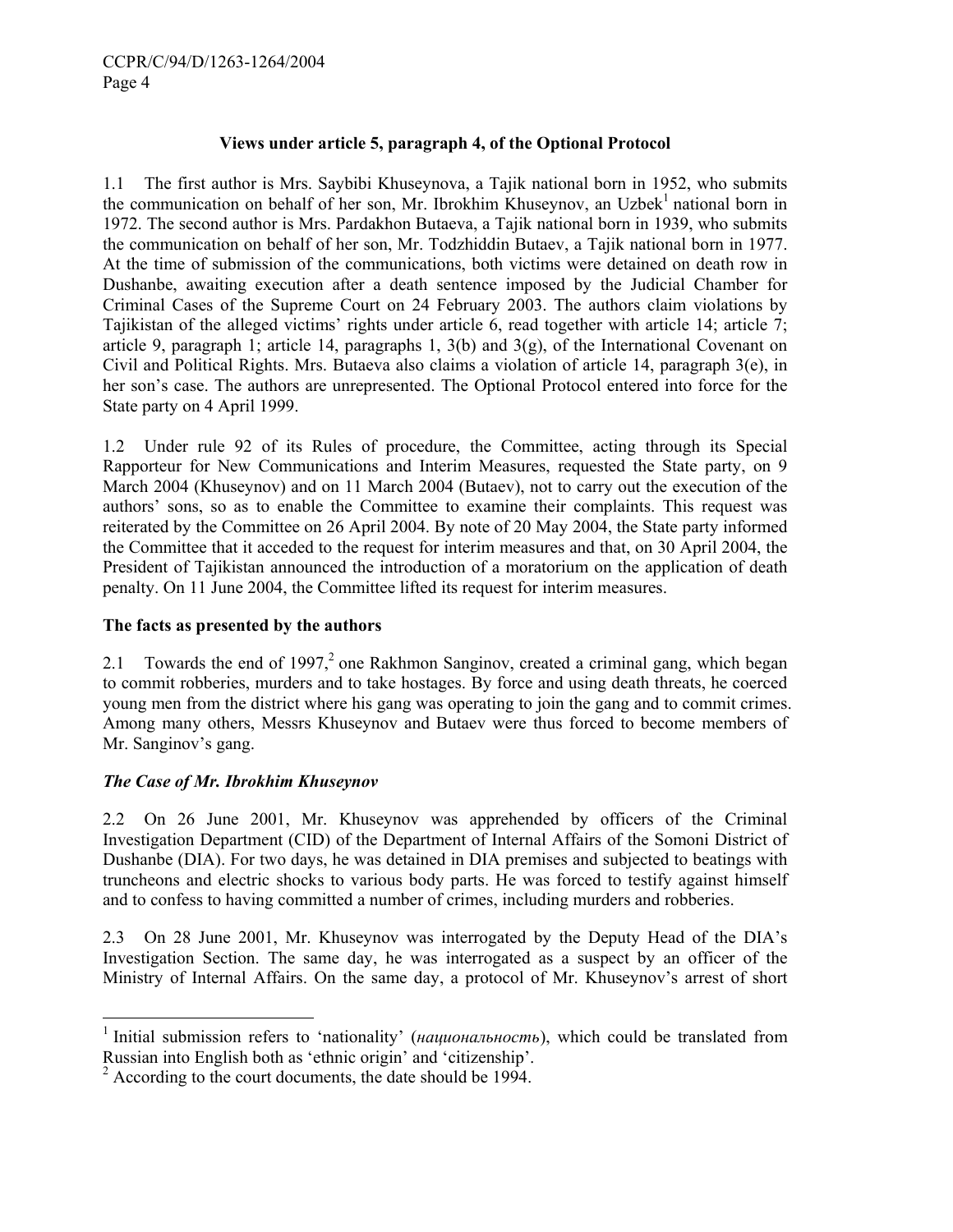duration was drawn up, and he was placed into temporary confinement (IVS). He did not have access to a lawyer, and his rights were not explained to him.<sup>3</sup>

2.4 Twenty-two days after being placed into IVS custody, Mr. Khuseynov was scheduled to be transferred to the investigation detention centre (SIZO). The SIZO officers, however, refused to accept him because of numerous bruises and injuries visible on his body. Finally, he was transferred to the SIZO on 30 July 2001, after his health condition had been attested by a medical certificate.<sup>4</sup> Mrs. Khuseynova claims that under IVS regulations, a detained person is to be transferred from the IVS to the SIZO as soon as an arrest warrant is served on him. In exceptional cases and with the prosecutor's approval, a detained person can be kept in the IVS up to ten days. Mr. Khuseynov was detained at the IVS for a total of thirty two days (from 28 June 2001 to 30 July 2001).

2.5 His arrest warrant was issued on 30 June 2001 by the Deputy General Prosecutor of Tajikistan. It referred to the organisation of an illegal armed group (article 185, part 2, of the Criminal Code) and murder with aggravating circumstances (article 104, part 2).

2.6 On 8 July 2001, Mr. Khuseynov was formally charged with banditry (article 186, part 2, of the Criminal Code) and murder with aggravating circumstances (article 104, part 2). During the subsequent interrogation as an accused, he was unrepresented. When the interrogation ended, an investigator invited in a lawyer, one Tabarov, who signed the interrogation protocol, although Mr. Khuseynov had never seen this lawyer before and was unaware that he had been assigned to him. There was no document issued in Mr. Tabarov's name in the criminal case file and this lawyer participated in no more than two investigative actions after Mr. Khuseynov was charged.

2.7 According to Mrs. Khuseynova, the investigators had planned the verification of her son's confession at the crime scene in advance. Some days before the actual verification, her son was brought to the crime scene, and it was explained to him where he should stand and what to say. The actual verification was video-taped, and was twice carried out in the absence of a lawyer.

2.8 On 28 August 2001, Mr. Khuseynov was granted access to a lawyer of his choice, one Ibrokhimov, who was retained by the family. Mr. Ibrokhimov, however, was not informed about any of the investigative actions carried out in relation to his client; he could not meet Mr. Khuseynov and prepare his defence.

2.9 The trial of Mr. Khuseynov by the Judicial Chamber for Criminal Cases of the Supreme Court took place from 3 May 2002 to 24 February 2003. Mrs. Khuseynova claims that her son's trial was unfair and that the court was partial. Thus:

a) Mr. Khuseynov retracted his confessions obtained under duress during the pre-trial investigation in court. He affirmed that the law enforcement officers used unlawful methods during the interrogations and forced him to testify against himself. Mr. Khuseynov's testimony was allegedly ignored by the presiding judge and omitted from

<sup>&</sup>lt;sup>3</sup> Reference is made to article 19 of the Tajik Constitution: "Every person is entitled to legal assistance from the moment of his arrest" and article 53 of the Criminal Procedure Code: "Every suspect has the right to defence".

<sup>&</sup>lt;sup>4</sup> No further details provided.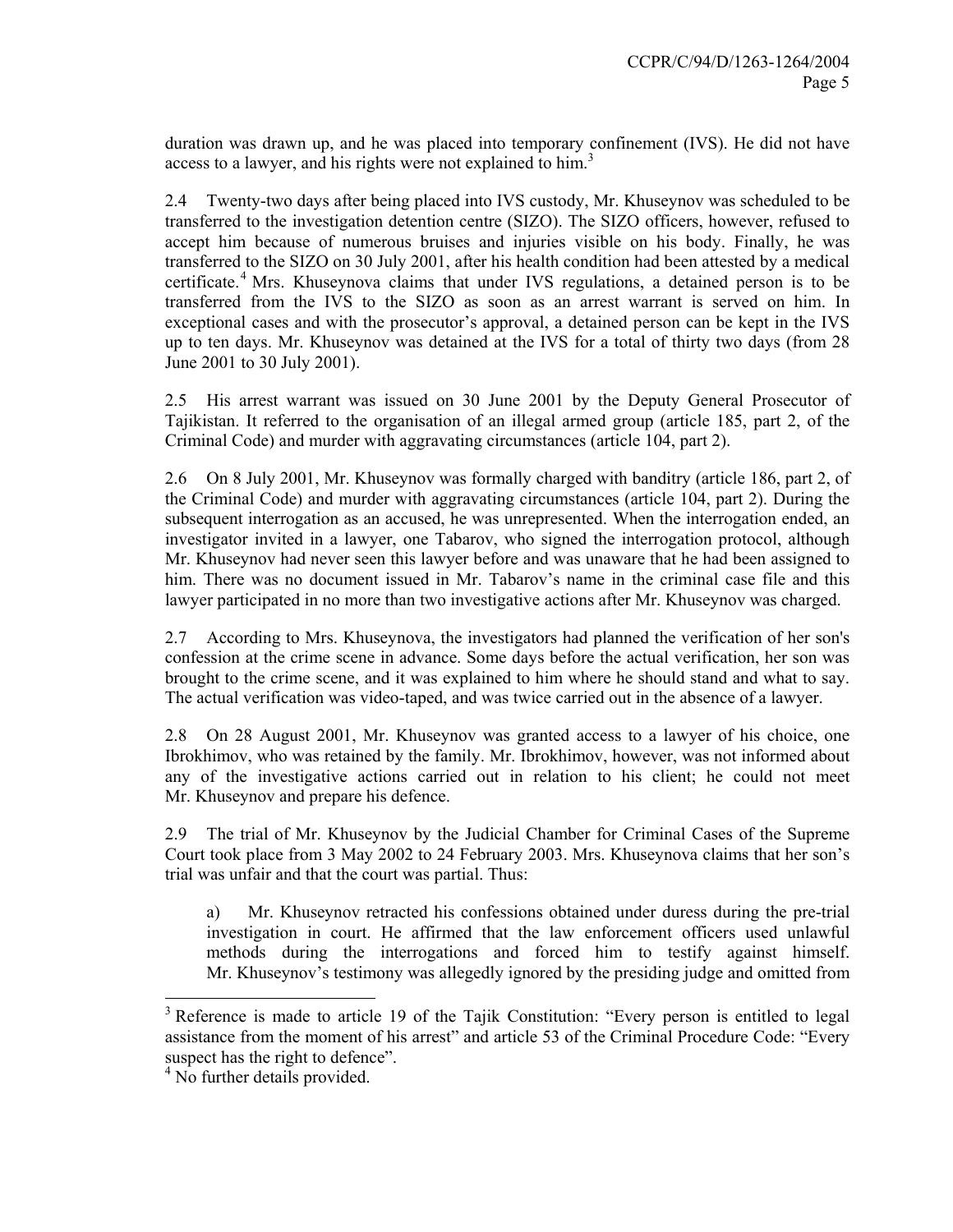the trial transcript. Subsequently, Mr. Khuseynov and his lawyer submitted to the judge a transcript of Mr. Khuseynov's testimony not included in the trial transcript. The court took note of these omissions but did not take them into account when passing the death sentence.

b) Mr. Khuseynov was sentenced to death exclusively on the basis of his own confessions obtained by unlawful methods during the pre-trial investigation.

2.10 On 24 February 2003, the Judicial Chamber for Criminal Cases of the Supreme Court found Mr. Khuseynov guilty of banditry (article 186, part 2, of the Criminal Code), murder with aggravating circumstances (article 104, part 2) and robbery (article 249, part 4). He was sentenced to 15 years' imprisonment with seizure of property (under article 186) and to death (under articles 104 and 249). Pursuant to article 67, part 3, of the Criminal Code, Mr. Khuseynov's aggregate sentence was the death penalty. On 17 November 2003, the Judicial Chamber for Criminal Cases of the Supreme Court reduced the sentence pursuant to article 249 of the Criminal Code to 20 years' imprisonment, with seizure of property, and upheld the remaining sentence.

2.11 On 24 May 2004, the first author indicated that the death penalty was not the only punishment that could have been imposed under article 104, part 2, of the Criminal Code, as the latter also envisages a sentence of between 15 to 20 years' imprisonment. Under article 18, paragraph 5, of the Criminal Code, murder with aggravating circumstances is qualified as a particularly serious crime. The lawfulness of Mr. Khuseynov's detention was determined by the prosecutor who issued his arrest warrant.

2.12 On an unspecified date, a request for pardon on behalf of Mr. Khuseynov was addressed to the President of Tajikistan. At the time of submission of the communication, no reply to this request had been received.

## *Case of Mr. Todzhiddin Butaev*

2.13 From May to September 1997, Mr. Butaev performed his military service in a military unit under the command of one 'Khochi-Ali', subordinated to Mr. Sanginov (see paragraph 2.1 above). When Mr. Butaev learned that this military unit operated outside the law, he left the unit. In February 1998, the commander of another illegal squadron also subordinated to Mr. Sanginov, forced Mr. Butaev to become a member of his organisation, which was implicated in murders and robberies. In September 1998, Mr. Butaev deserted.

2.14 At around 5 a.m. on 4 June 2001, Mr. Butaev was apprehended by law-enforcement officers at his home and taken away. His mother was not given any explanation and was not informed about her son's whereabouts. On 10 June 2001, she visited the Ministry of Security, where she was told that her son was detained on the Ministry of Security premises and was suspected of having committed particularly serious crimes. While detained in the Ministry of Security, Mr. Butaev was interrogated daily, subjected to beatings with truncheons, application of electric shocks and forced to testify against himself.

2.15 On 14 July 2001, legal proceedings were instituted against him. The same day, he was interrogated as a suspect by an investigator of the Ministry of Security, in the absence of a lawyer. On the same day, a protocol of Mr. Butaev's arrest of short duration was drawn up, and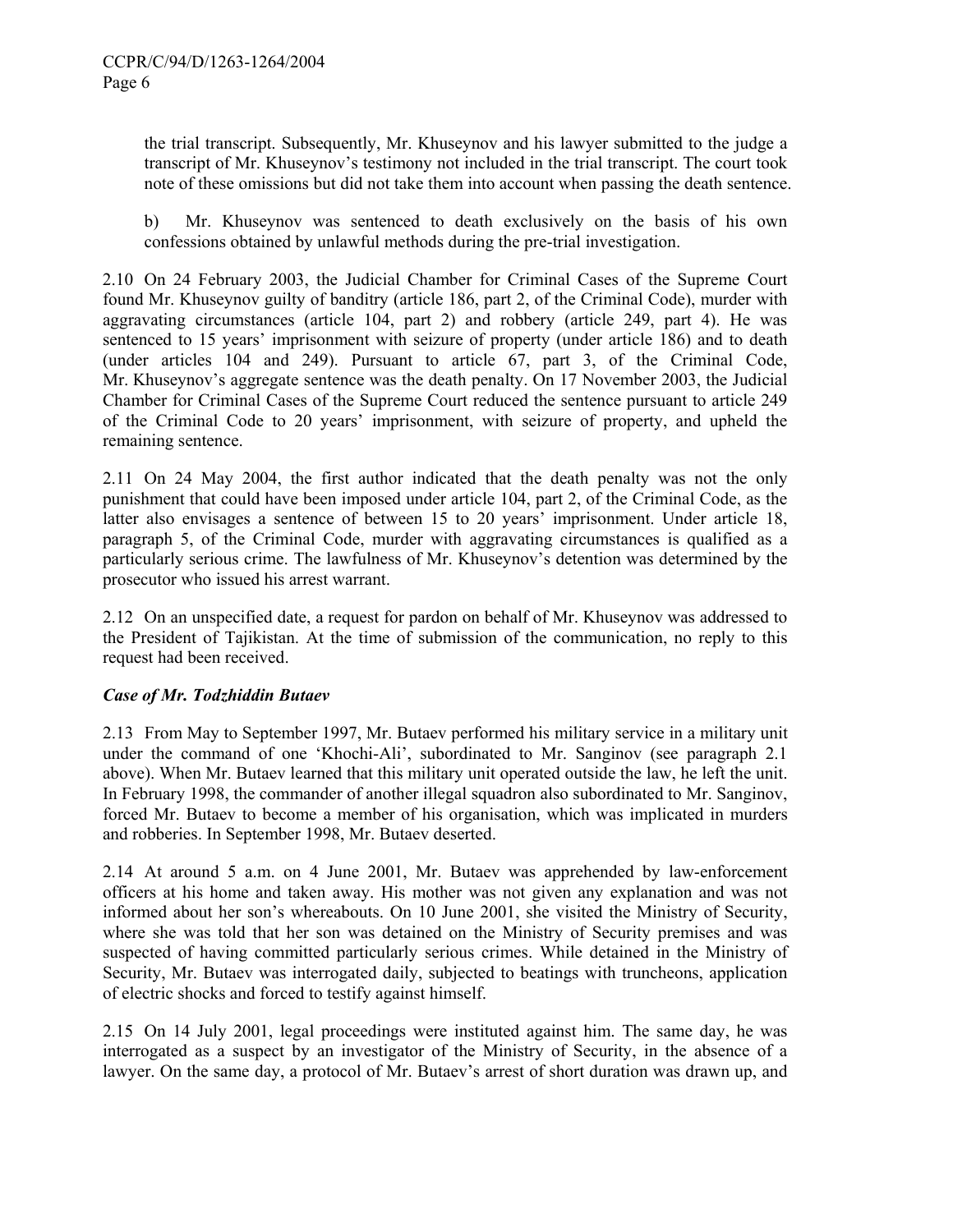he was placed into the IVS. He did not have access to a lawyer, and his rights were not explained to him.<sup>5</sup> On an unspecified date, Mr. Butaev was transferred to SIZO, where he contracted tuberculosis.

2.16 Mr. Butaev's arrest warrant was issued by a prosecutor on 19 July 2001. On 22 July 2001, he was assigned a lawyer and formally charged.  $6$  The ensuing investigative actions, however, were done in the absence of a lawyer: verification of Mr. Butaev's testimony at the crime scene; and conduct of a confrontation with the victims' relatives.

2.17 The trial of Mr. Butaev before the Judicial Chamber for Criminal Cases of the Supreme Court, together with that of Mr. Khuseynov as co-accused, ended on 24 February 2003. Mrs. Butaeva claims that her son's trial was unfair and that the court was partial. Thus:

a) No prosecution witnesses identified Mr. Butaev in court as the person who murdered their relatives.

b) In court, Mr. Butaev retracted his confessions obtained under duress during the pretrial investigation. He affirmed that the law enforcement officers used unlawful methods during interrogations and forced him to incriminate himself. Mr. Butaev pleaded his innocence, stated that he was not present at the crime scene when the crime was committed, and that that he wrote down his confession according to the investigator's instructions. Mr. Butaev's lawyer drew the court's attention to the fact that his client's confession contradicted the results of a forensic medical examination. Specifically, during the pre-trial investigation, Mr. Butaev admitted to having shot one Alimov, whereas the forensic medical examination of 13 February 1998 established that the cause of the victim's death was 'mechanical asphyxia'. The court disregarded these contradictions when passing its death sentence.

c) The court dismissed a motion submitted by Mr. Butaev's lawyer to summon and examine in court the investigator, officers of the Ministry of Security who apprehended Mr. Butaev, as well as the forensic expert who made the examination of 13 February 1998.

2.18 On 24 February 2003, the Judicial Chamber for Criminal Cases of the Supreme Court found Mr. Butaev guilty of banditry (article 186, part 2, of the Criminal Code), murder with aggravating circumstances (article 104, part 2) and robbery (article 249, part 4). He was sentenced to 15 years' imprisonment with seizure of property (under article 186) and to death (under articles 104 and 249). Pursuant to article 67, part 3, of the Criminal Code, Mr. Butaev aggregate sentence was the death penalty. On 17 November 2003, the Judicial Chamber for Criminal Cases of the Supreme Court reduced Mr. Butaev's pursuant to article 249 of the Criminal Code to 20 years' imprisonment, with seizure of property, and upheld the remaining sentence.

 $<sup>5</sup>$  Reference is made to article 19 of the Tajik Constitution: "Every person is entitled to legal</sup> assistance from the moment of his arrest" and article 53 of the Criminal Procedure Code: "Every suspect has the right to defence".

<sup>&</sup>lt;sup>6</sup> No further details provided.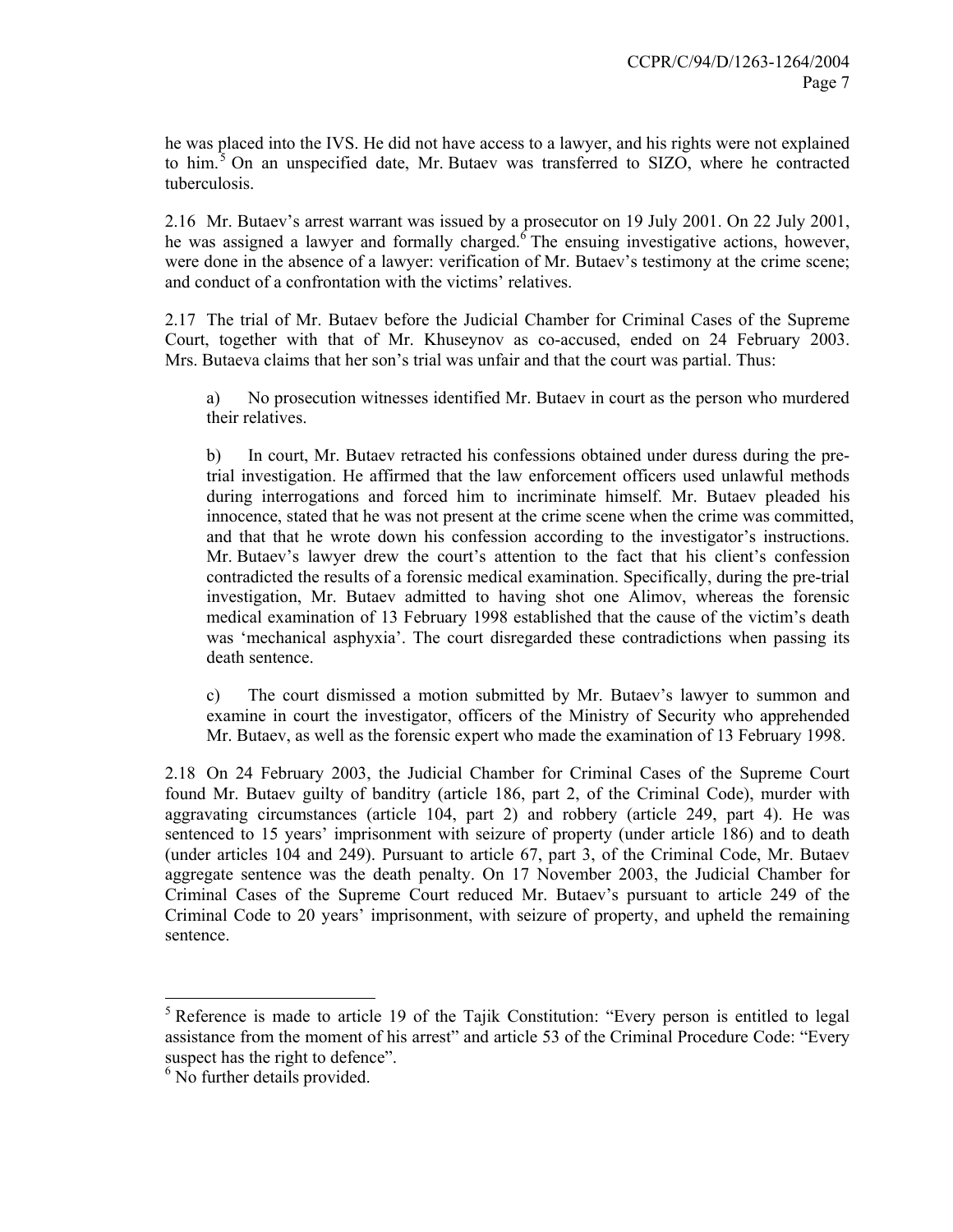2.19 On an unspecified date, a request for pardon on behalf of Mr. Butaev was addressed to the President of Tajikistan. At the time of submission of the communication, no reply to this request had been received.

## **The complaint**

## *Case of Mr. Ibrokhim Khuseynov*

3.1 Mrs. Khuseynova claims that her son was subjected to arbitrary arrest. Firstly, under article 412 of the Criminal Procedure Code, a suspect can be subjected to arrest of short duration only on the basis of an arrest protocol. Those apprehended under suspicion of having committed a crime must be detained in the IVS. Mr. Khuseynov, however, was detained on the DIA premises from 26 June 2001 to 28 June 2001, the protocol of his arrest of short duration was drawn up and he was placed into the IVS only 48 hours after he was apprehended. During this time, he was forced to incriminate himself. The arrest warrant was served on him only on 30 June 2001. Mrs. Khuseynova submits that her son's remand in custody from 26 June to 30 June 2001 violated article 9, paragraph 1, of the Covenant.

3.2 Secondly, under article 83 of the Criminal Procedure Code, the prosecutor may, in exceptional cases, apply a restraint measure, such as arrest, before filing formal charges. The Criminal Procedure Code does not specify, however, what should be deemed to be 'exceptional cases'. Mr. Khuseynov's arrest warrant indicates that he was arrested for 'having committed a crime', although he was formally charged only on 8 July 2001. The first author submits that the issuance of an arrest warrant without the formal filing of charges and without justifying the exceptional nature of the arrest, as required by article 83 of the Criminal Procedure Code, is arbitrary. She invokes the Committee's Views in Mukong v. Cameroon,<sup>7</sup> where the Committee confirmed that "arbitrariness" was not to be equated with "against the law", but must be interpreted more broadly to include elements of inappropriateness, injustice, lack of predictability and due process of law. In the present case, Mr. Khuseynov was remanded in custody for fifteen days without being formally charged.

3.3 Mrs. Khuseynova submits that in violation of articles 7 and 14, paragraph  $3(g)$ , her son was beaten and forced to confess guilt.

3.4 Mrs. Khuseynova claims that her son's rights under article 14, paragraph 1, were violated, because the trial court was partial. She adds that her son's rights under article 14, paragraph 3(b), were violated, because he was interrogated as a suspect, on 28 June 2001, in the absence of a lawyer, and because he was granted access to a lawyer only on 8 July 2001. Under article 51 of the Criminal Procedure Code, anyone suspected of having committed a crime punishable by death must be represented by a lawyer. Under principle No. 7 of the Basic Principles on the Role

<sup>&</sup>lt;sup>7</sup> Communication No. 458/1991, *Albert Womah Mukong* v. Cameroon, Views adopted on 21 July 1994, paragraph 9.8.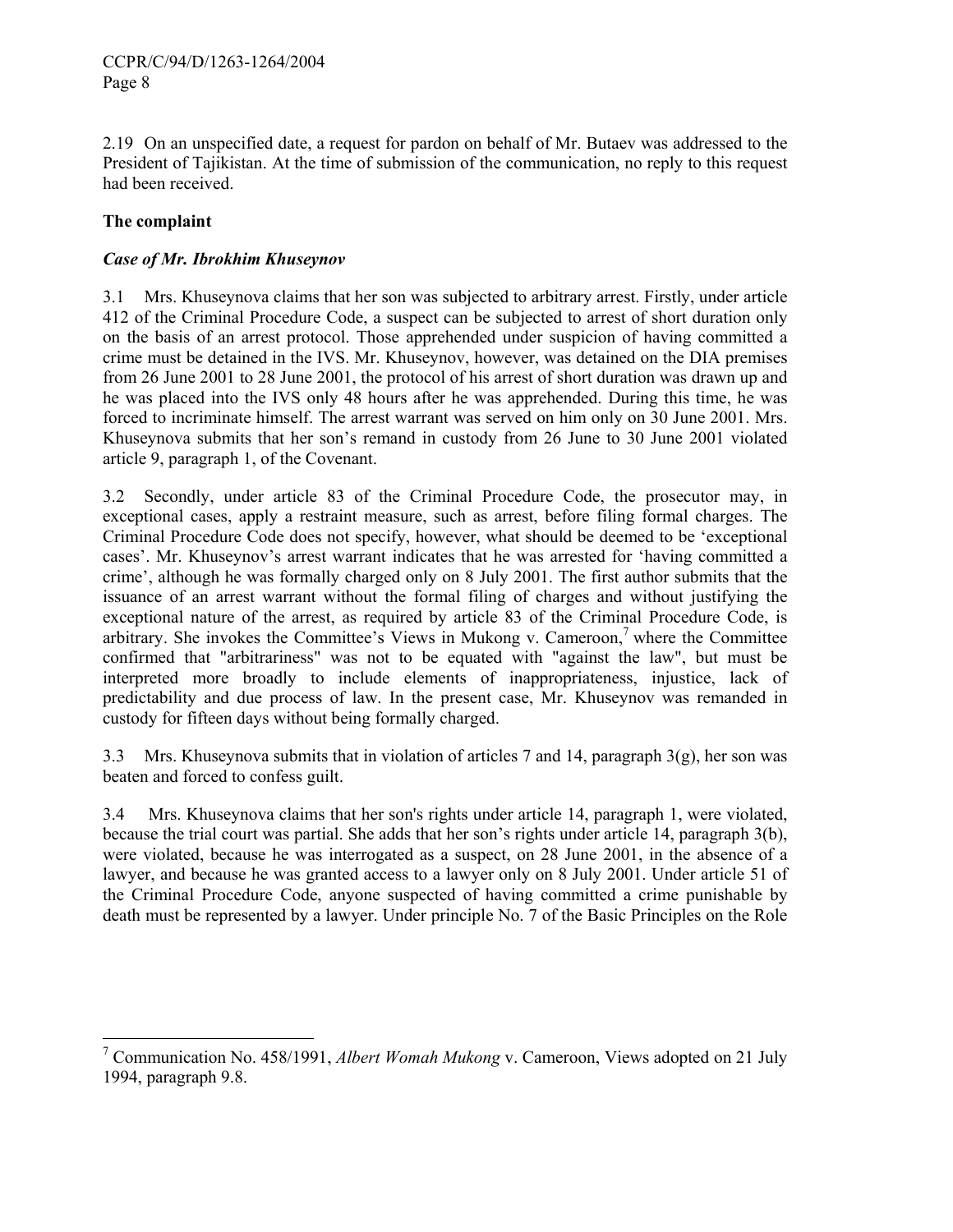of Lawyers, '[g]overnments shall further ensure that all persons arrested or detained, with or without criminal charge, shall have prompt access to a lawyer'.<sup>8</sup>

3.5 Finally, Mrs. Khuseynova claims that her son's right to life protected by article 6, paragraphs 1 and 2, was violated, because the violations of article 14 resulted in an illegal and unfair death sentence, which was pronounced by an incompetent tribunal.

## *Case of Mr. Todzhiddin Butaev*

3.6 Mrs. Butaeva claims that in violation of articles 7 and 14, paragraph  $3(g)$ , her son was beaten and forced to confess guilt. During Mr. Butaev's detention in the Ministry of Security (from 4 June to 14 July 2001) and until he was formally charged on 22 July 2001, he was held incommunicado and in isolation from the outside world for 48 days (4 June to 22 July 2001). Mrs. Butaeva refers to the Committee's general comment 20 (44), which recommends that States parties should make provision against incommunicado detention and notes that total isolation of a detained or imprisoned person may amount to acts prohibited by article 7.<sup>9</sup>

3.7 Mrs. Butaeva submits that her son was subjected to arbitrary arrest. He was detained the Ministry of Security from 4 June to 14 July 2001, the protocol of his arrest of short duration was drawn up and he was placed in IVS custody only forty days after he had been apprehended. During this time, he was forced to testify against himself.

3.8 Mrs. Butaeva claims that her son's rights under article 14, paragraph 1, were violated, because the trial court was partial and conducted the trial in an accusatory manner. Article 14, paragraph 3(e), was violated as the court rejected a motion by Mr. Butaev's lawyer to summon and examine witnesses against his client, as well as the forensic expert who made the examination of 13 February 1998.

3.9 Mrs. Butaeva claims that her son's rights under article 14, paragraph 3(b), were violated, because he was interrogated as a suspect, on 14 June 2001, in the absence of a lawyer, and because he was granted access to a lawyer only on 19 July  $2001$ .<sup>10</sup> Each time when Mr. Butaev requested a lawyer, he was beaten by officers of the Ministry of Security. Under article 51 of the Criminal Procedure Code, anyone suspected of having committed a crime punishable by death must be represented by a lawyer. Under principle No. 7 of the Basic Principles on the Role of Lawyers, '[g]overnments shall further ensure that all persons arrested or detained, with or without criminal charge, shall have prompt access to a lawyer'.<sup>11</sup>

<sup>&</sup>lt;sup>8</sup> Basic Principles on the Role of Lawyers, Eighth United Nations Congress on the Prevention of Crime and the Treatment of Offenders, Havana, 27 August to 7 September 1990, U.N. Doc. A/CONF.144/28/Rev.1 at 118 (1990).

<sup>&</sup>lt;sup>9</sup> See, Official Records of the General Assembly, Forty-seventh Session, Supplement No. 40 (A/47/40), annex VI.A, general comment 20 (44).

 $10$  In paragraph 2.16 above, Mrs. Butaeva claims that her son was assigned a lawyer on 22 July 2001.

 $\frac{11}{11}$  Supra n.8.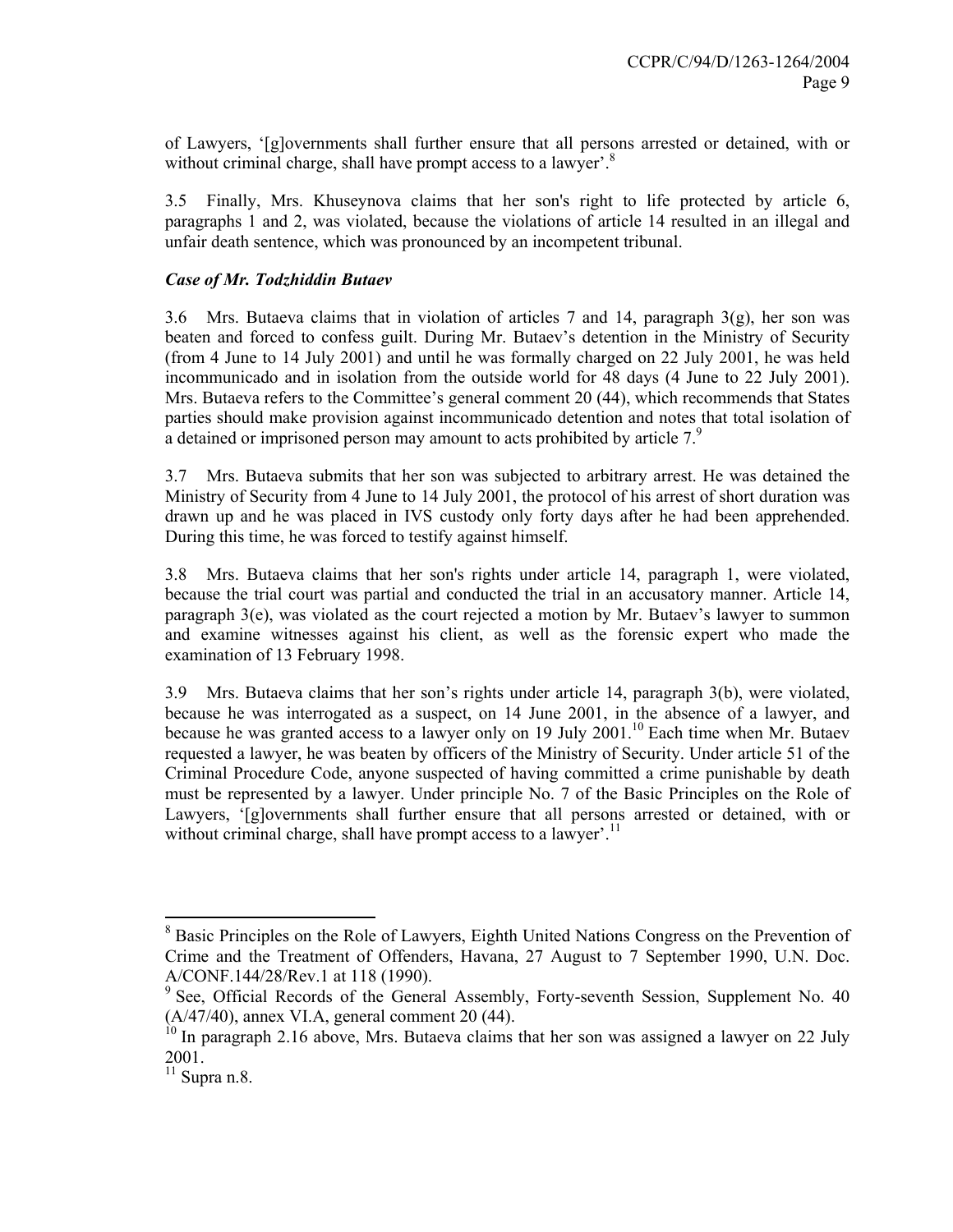3.10 Finally, Mrs. Butaeva claims that her son's right to life protected by article 6, paragraphs 1 and 2, was violated, because the violations of article 14 resulted in an illegal and unfair death sentence, which was pronounced by an incompetent tribunal.

## **State party's observations on admissibility and merits**

4. On 27 July 2004, the State party forwarded information that on 20 July 2004, the President of Tajikistan granted presidential pardons to both Messrs. Khuseynov and Butaev and commuted their death sentences to long term imprisonment. No further details were provided by the State party.

#### **Authors' comments on State party's observations**

5.1 On 13 December 2004, Mrs. Butaeva submitted that in August 2004, she could not deliver a parcel to her son, whom she believed was then still detained on death row. She was told that her son's death sentence had been commuted and that he had been transferred to a detention facility in Kurgan-Tyube. She claims that she was not officially informed by the State party about the commutation of her son's death sentence. On 16 December 2004, Mrs. Khusyenova submitted that she only learnt about the commutation of her son's death sentence from the Committee's letter she received in October 2004.

5.2 Both authors submit that the commutation of their sons' death sentences does not mean that the State party provided adequate redress for the violation of Messrs. Khuseynov's and Butaev's rights. They insist, therefore, on the continuation of the consideration of their communications before the Committee.

## **Further submissions from the State party**

## *Case of Mr. Ibrokhim Khuseynov*

 $\overline{\phantom{a}}$ 

6.1 On 14 April 2006, the State party forwarded a report from the General Prosecutor of Tajikistan dated 28 March 2006 and a letter of First Deputy Chair of the Supreme Court, dated 31 March 2006. In his report, the General Prosecutor recalls the crimes Mr. Khuseynov was found guilty of, $^{12}$  and finds that by imposing the punishment, the court took into account both the aggravating and the extenuating circumstances in establishing Mr. Khuseynov's guilt. He concluded that Mr. Khuseynov's sentence was proportionate to the crimes committed, and that there were no grounds to initiate the supervisory review procedure in the case.

6.2 The First Deputy Chair of the Supreme Court reiterates that Mr. Khuseynov's guilt was proven by his own confession made during both the pre-trial investigation and in court, witness testimonies, the protocols of the verification of testimonies at the crime scene, the conclusion of forensic and ballistic examinations, and other evidence. During the pre-trial investigation and in the presence of a lawyer, Mr. Khuseynov described how he murdered two of the victims and pleaded guilty. Moreover, he committed a number of armed robberies in an armed gang of Mr. Sanginov. He thus concluded that Mr. Khuseynov's sentence was lawful and proportionate.

 $12$  The crimes were allegedly committed between 7 August 1994 and 27 June 1999.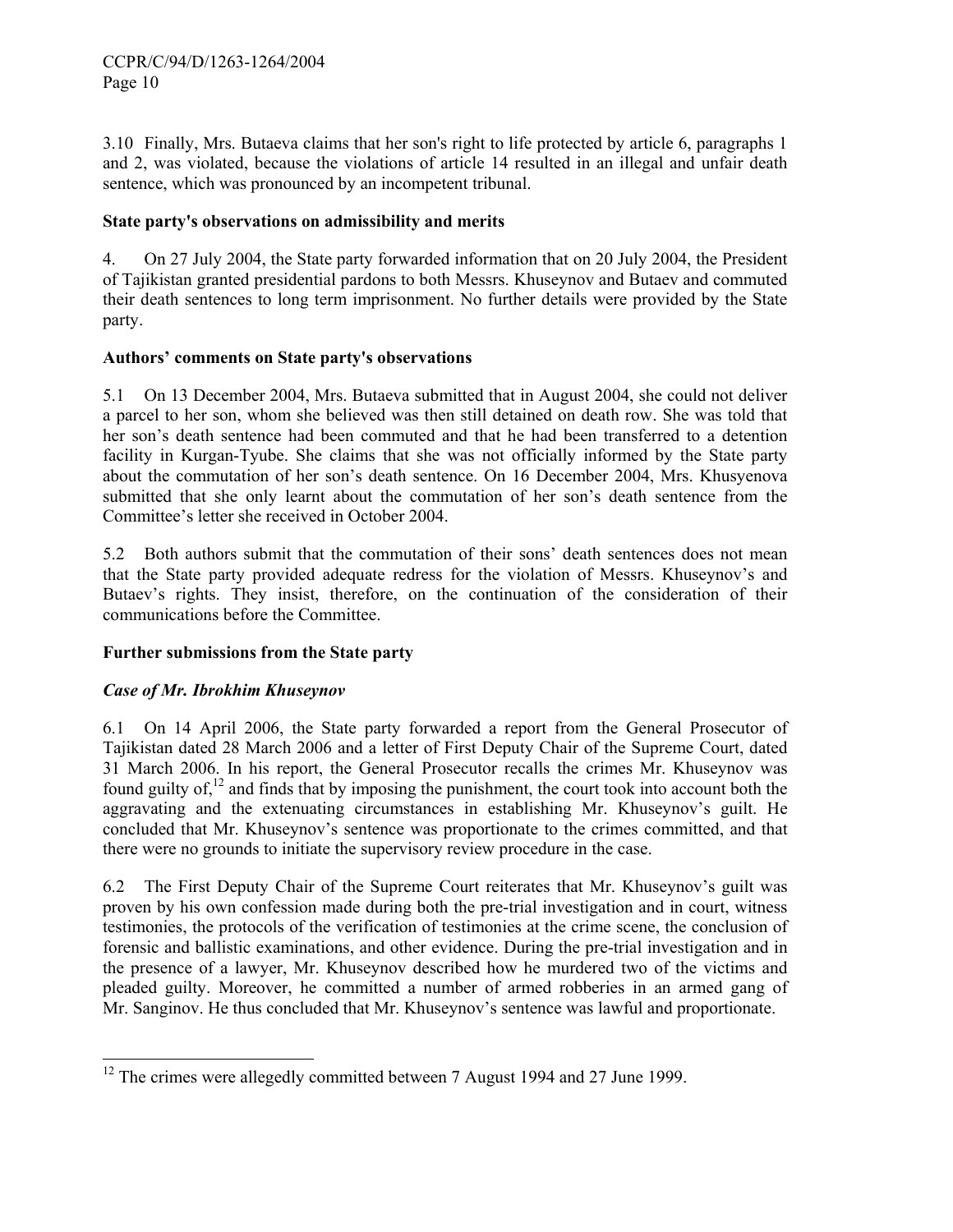## *Case of Mr. Todzhiddin Butaev*

6.3 In a report also dated 14 April 2006, the General Prosecutor recalls the crimes Mr. Butaev was found guilty of, $^{13}$  and finds that by imposing the punishment, the court took into account both the aggravating and the extenuating circumstances in establishing Mr. Butaev's guilt. He specified that Mrs. Butaeva's allegations that her son's testimony was obtained under torture, that his arrest was not followed by a timely protocol and that he was not promptly assigned a lawyer have not been corroborated. Pre-trial investigation and trial materials indicate that during the pre-trial investigation and in court Mr. Butaev gave his testimony freely, without pressure, and in the presence of his lawyer. The General Prosecutor concludes, therefore, that Mr. Butaev's sentence was proportionate to the crimes committed, and that there were no grounds to initiate the supervisory review procedure in the case.

6.4 The First Deputy Chairperson of the Supreme Court also by a letter of 31 March 2006, reiterates that Mr. Butaev's guilt was proven by his own confession made during both the pretrial investigation and in court, the protocols of the verification of testimonies at the crime scene, and the conclusion of forensic examinations. He thus concludes that Mr. Buatev's sentence was lawful and proportionate.

## **Issues and proceedings before the Committee**

## **Consideration of admissibility**

 $\overline{a}$ 

7.1 Before considering any claim contained in the communications, the Human Rights Committee must, in accordance with rule 93 of its rules of procedure, decide whether or not the communications are admissible under the Optional Protocol to the Covenant.

7.2 The Committee has ascertained, as required under article 5, paragraph 2, of the Optional Protocol, that the same matter is not being examined under another procedure of international investigation or settlement and notes that the State party has not contested that domestic remedies have been exhausted in both communications.

7.3 The authors claim that the alleged victims' rights under article 9, paragraphs 1 and 2, were violated, as they were unlawfully arrested and detained for long periods of time without being formally charged. The Committee notes, however, that the material before it does not allow it to establish the exact circumstances of their arrest. It further remains unclear whether these allegations were raised at any time before the domestic courts. In these circumstances, the Committee considers that this part of the communications is not properly substantiated, for purposes of admissibility, and is therefore inadmissible under article 2 of the Optional Protocol.

7.4 The authors claim that in violation of article 14, paragraph 1, their sons' tribunal was partial and biased (paragraphs 2.9, 2.17, 3.4 and 3.8 above). The Committee observes that these allegations relate primarily to the evaluation of facts and evidence by the court. It recalls that it is generally for the courts of States parties to the Covenant to evaluate facts and evidence in a particular case, unless it can be ascertained that the evaluation was clearly arbitrary or amounted

<sup>&</sup>lt;sup>13</sup> The crimes were allegedly committed between early February 1998 and 18 October 1998.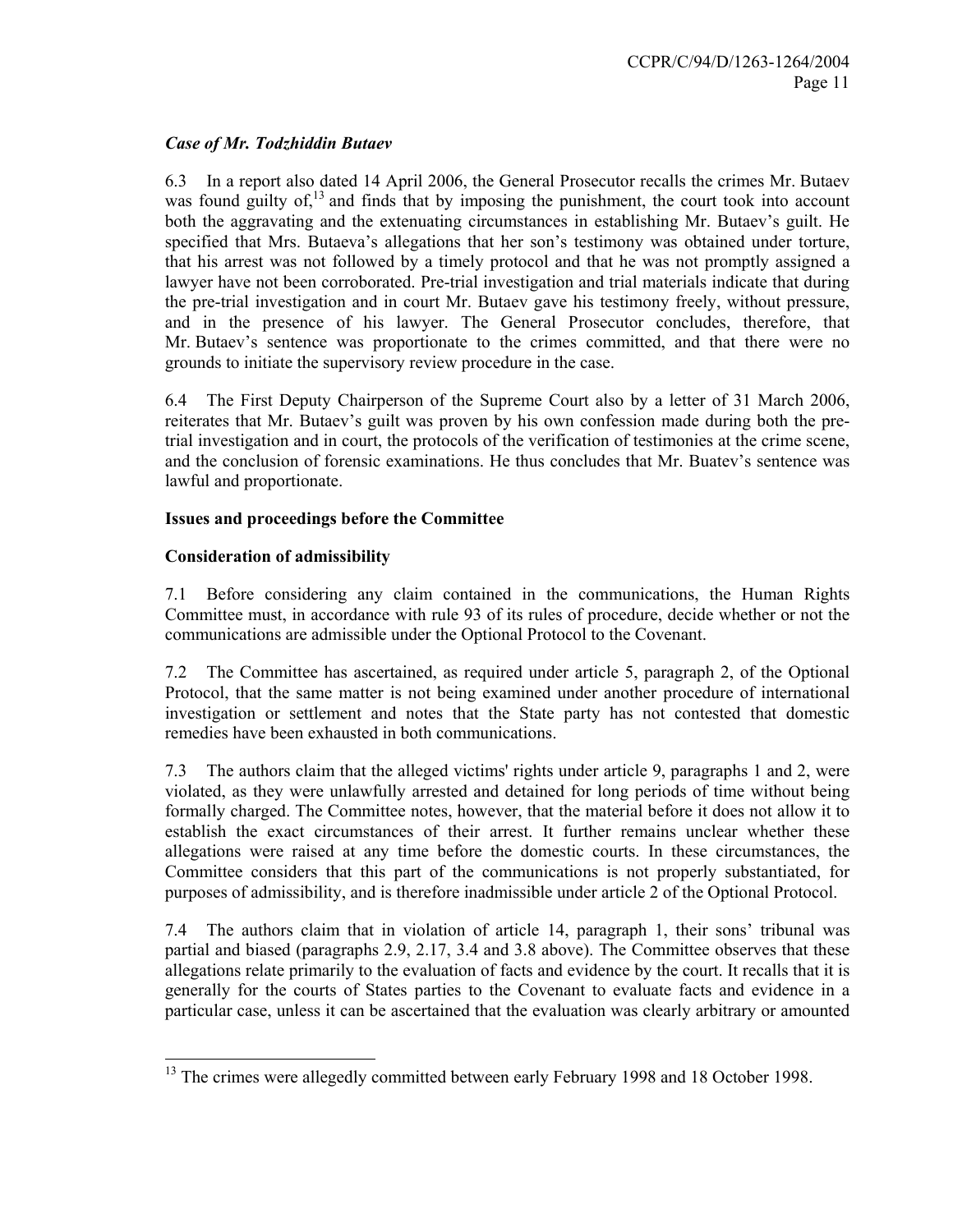to a denial of justice. 14 In the present cases, the Committee considers that the authors have not been able sufficiently to show that the trial suffered from such defects. Accordingly, the Committee concludes that the authors have failed sufficiently to substantiate their claims under this provision, and that this part of the communications is accordingly inadmissible under article 2 of the Optional Protocol.

7.5 The Committee considers the authors' remaining claims under article 6, read together with article 14; article 7; article 14, paragraphs 3(b) and 3(g), in relation to Messrs. Khuseynov and Butaev; and Mrs. Butaeva's allegation under article 14, paragraph 3 (e), in relation to her son, are sufficiently substantiated, for purposes of admissibility, and proceeds to their examination on the merits.

## *Consideration of the merits*

 $\overline{\phantom{a}}$ 

8.1 The Human Rights Committee has considered the communications in the light of all the information made available to it by the parties, as provided for under article 5, paragraph 1, of the Optional Protocol.

8.2 The authors claim that their sons were beaten and tortured by DIA officers (case of Mr. Khuseynov) and officers of the Ministry of Security (case of Mr. Butaev) to make them confess their guilt, contrary to article 7 and article 14, paragraph  $3(g)$ , of the Covenant. They argue that their sons revoked their confessions in court, asserting that they had been extracted under torture; their challenge to the voluntariness of the confessions was dismissed by the court. In the absence of any pertinent explanation on this matter from the State party, due weight must be given to the authors' allegations. The Committee recalls that once a complaint about illtreatment contrary to article 7 has been filed, a State party must investigate it promptly and impartially.<sup>15</sup> In this respect, the Committee recalls the authors' fairly detailed description of the treatment to which their sons were subjected. It considers that in these circumstances, the State party failed to demonstrate that its authorities adequately addressed the torture allegations advanced by the authors, nor has it provided copies of any internal investigation materials or medical reports in this respect.

8.3 Furthermore, as regards the claim of a violation of the alleged victims' rights under article 14, paragraph 3 (g), in that they were forced to sign a confession, the Committee must consider the principles that underlie this guarantee. It recalls its jurisprudence that the wording, in article 14, paragraph  $3(g)$ , that no one shall "be compelled to testify against himself or confess guilt", must be understood in terms of the absence of any direct or indirect physical or psychological coercion by the investigating authorities of the accused with a view to obtaining a confession of guilt.<sup>16</sup> The Committee recalls that in cases of forced confessions, the burden is on the State to

<sup>14</sup> See, *inter alia*, Communication No. 541/1993, *Errol Simms* v. Jamaica, inadmissibility decision adopted on 3 April 1995, paragraph 6.2.

<sup>15</sup> See, e.g., Communication No. 781/1997, *Aliev* v. Ukraine, views adopted on 7 August 2003, paragraph 7.2.

<sup>16</sup> Communication No. 330/1988, *Berry* v. Jamaica, views adopted on 4 July 1994, paragraph 11.7, Communication No. 1033/2001, *Singarasa* v. Sri Lanka, views adopted on 21 July 2004,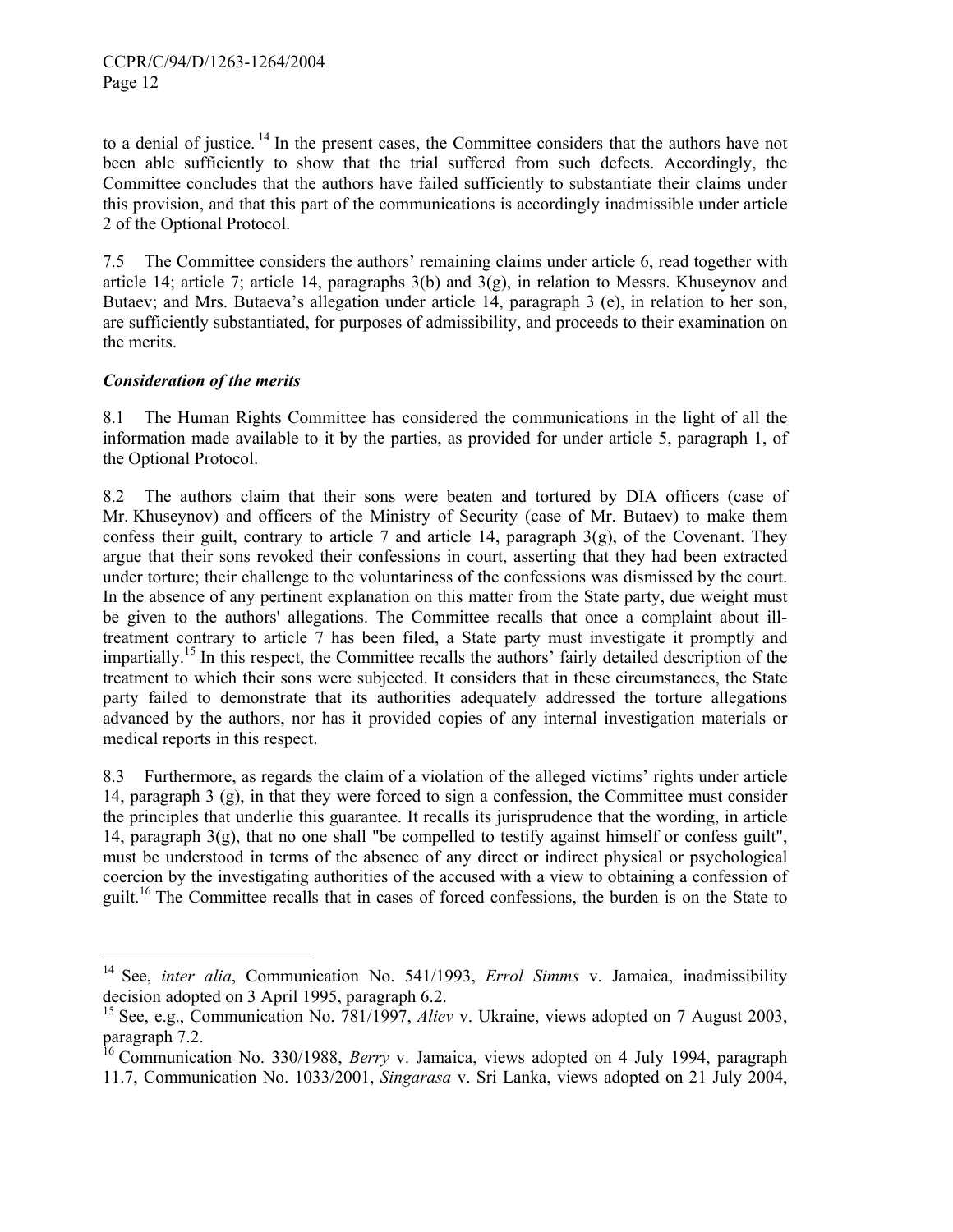prove that statements made by the accused have been given of their own free will.<sup>17</sup> It is implicit in article 4, paragraph 2, of the Optional Protocol that the State party has the duty to investigate in good faith all allegations of violation of the Covenant made against it and its authorities, and to furnish to the Committee the information available to it.<sup>18</sup> The Committee takes into account that the State party did not provide any arguments corroborated by relevant documentation to refute the authors' claim that their sons were compelled to confess guilt, although the State party had the opportunity to do so, and which the authors have sufficiently substantiated. In these circumstances, the Committee concludes that the facts before it disclose a violation of article 7, read together with article 14, paragraph 3 (g), of the Covenant.

8.4 On the alleged violation of article 14, paragraph 3 (b), in that the authors' sons were not informed of their right to be represented by a lawyer upon arrest, that they were assigned a lawyer only 12 days (Mr. Khuseynov) and 48 days (Mr. Butaev), respectively, after being detained and that most of the investigative actions, particularly during the time when they were subjected to beatings and torture, the Committee again regrets the absence of any relevant explanation by the State party. It recalls that, particularly in cases involving capital punishment, it is axiomatic that the accused must effectively be assisted by a lawyer at all stages of the proceedings.<sup>19</sup> In the present cases, the authors' sons were subject to several charges that carried the death penalty, without any effective legal defence, although a lawyer had been assigned to them by the investigator and, at a later stage, retained by the family (case of Mr. Khuseynov). It remains unclear from the material before the Committee whether Mr. Butaev ever requested a private lawyer, or whether Messrs. Khuseynov and Butaev ever contested the choice of the publicly assigned lawyer; however, and in the absence of any relevant explanation by the State party on this particular issue, the Committee reiterates that steps must be taken to ensure that counsel, once assigned, provides effective representation, in the interests of justice.  $20$ Accordingly, the Committee is of the view that the facts before it reveal a violation of Messrs. Khuseynov's and Butaev's rights under article 14, paragraph 3 (b), of the Covenant.

8.5 The Committee has noted Mrs. Butaeva's claim that her son's lawyer motioned the court to summon and examine in court witnesses against his client, as well as the forensic expert who made an examination of 13 February 1998, and that the judge denied his motion without providing reasons. The Committee recalls that, as an application of the principle of equality of arms, the guarantee of article 14, paragraph  $3(e)$ , is important for ensuring an effective defence by the accused and their counsel and thus guarantees the accused the same legal powers of compelling the attendance of witnesses and of examining or cross-examining any witnesses as

-

paragraph 7.4, and Communication No. 912/2000, Deolall v. Guyana, views adopted on 1 November 2004, paragraph 5.1.

<sup>&</sup>lt;sup>17</sup> Human Rights Committee, General Comment No. 32, CCPR/C/GC/32, 23 August 2007, paragraph 49.

<sup>18</sup> Communication No. 30/1978, *Bleier* v. Uruguay, Views adopted on 24 March 1980, paragraph 13.3.

<sup>19</sup> See, e.g., *Aliev* v. Ukraine, supra n.15; Communication No. 223/1987, *Robinson* v. Jamaica, Views adopted on 30 March 1989; Communication No. 775/1997, *Brown* v. Jamaica, Views adopted on 23 March 1999.

<sup>20</sup> See, *inter alia*, Communication No. 253/1987, *Kelly* v. Jamaica, views adopted on 8 April 1991, paragraph 5.10.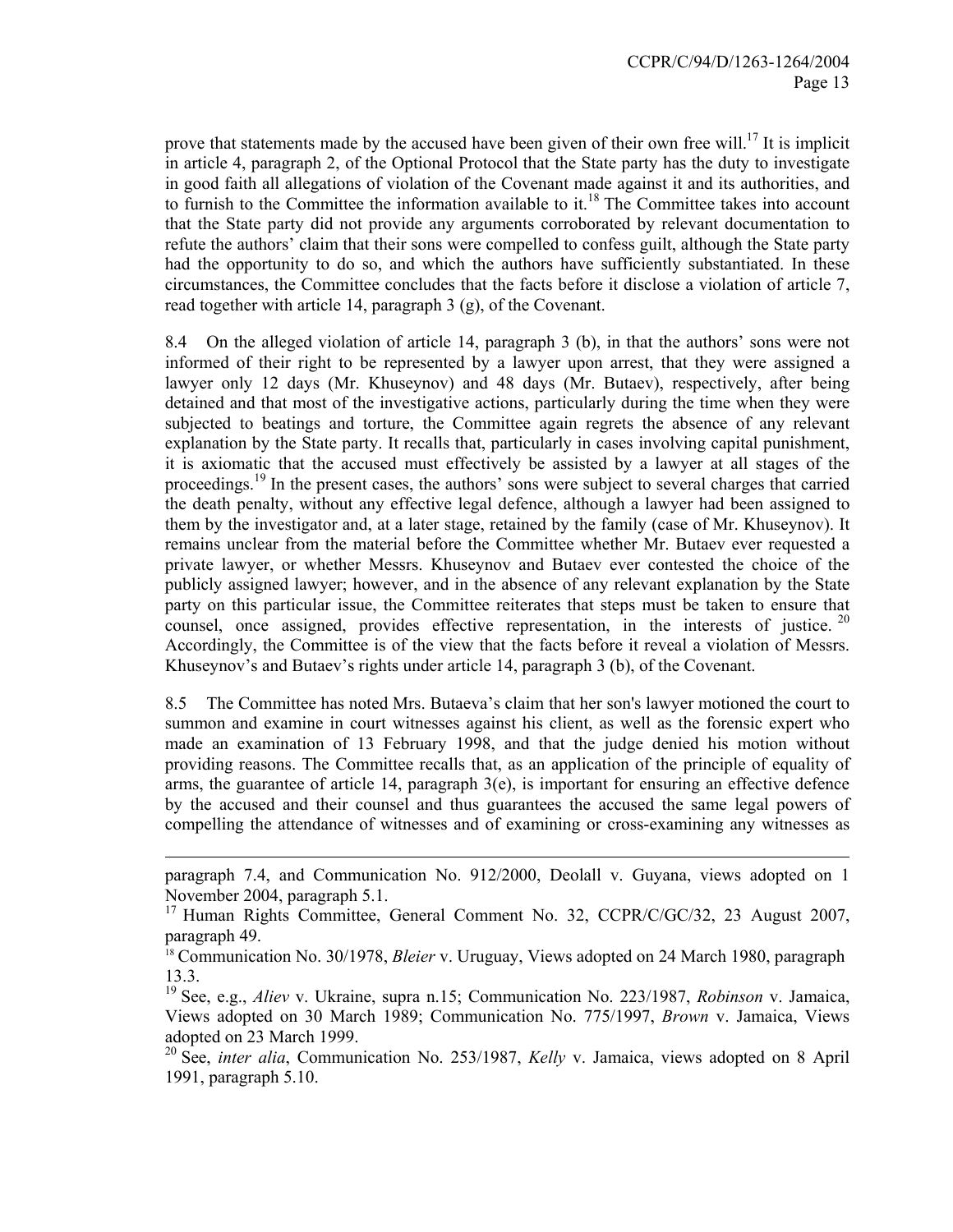are available to the prosecution.<sup>21</sup> It does not, however, provide an unlimited right to obtain the attendance of any witness requested by the accused or counsel, but only a right to have witnesses admitted that are relevant for the defence, and to be given a proper opportunity to question and challenge witnesses against them at some stage of the proceedings. Within such limits, and subject to the limitations on the use of statements, confessions and other evidence obtained in violation of article 7**,** it is primarily for the domestic legislature of States parties to determine the admissibility of evidence and how their courts assess such evidence.<sup>22</sup> In the present case, the Committee observes that most of the witnesses and the forensic expert requested in the motion submitted by Mr. Butaev's lawyer, which was denied by the court, could have provided information relevant to Mr. Butaev's claim of being forced to confess under torture at the pretrial investigation. This factor leads the Committee to the conclusion that the State party's courts did not respect the requirement of equality between prosecution and defence in producing evidence and that this amounted to a denial of justice. Consequently, the Committee concludes that Mr. Butaev's right under article 14, paragraph 3(e), was violated.

8.6 The Committee recalls its jurisprudence to the effect that that the imposition of a death sentence after a trial that did not meet the requirements for a fair trial amounts also to a violation of article 6 of the Covenant.<sup>23</sup> In the present case, however, the alleged victims' death sentences imposed on 24 February 2003 were commuted to long term imprisonment on 20 July 2004. The Committee considers that in these circumstances, the issue of the violation of Messrs. Khuseynov and Butaev's right to life has thus become moot.

9. The Human Rights Committee, acting under article 5, paragraph 4, of the Optional Protocol to the International Covenant on Civil and Political Rights, is of the view that the facts before it disclose a violation of the rights of Messrs. Khuseynov and Butaev under article 7, read together with article 14, paragraph  $3(g)$ ; and article 14, paragraph 3 (b); and a violation of the right of Mr. Butaev under article 14, paragraph 3 (e), of the Covenant.

10. In accordance with article 2, paragraph 3(a), of the Covenant, the State party is under an obligation to provide Messrs. Ibrokhim Khuseynov and Todzhiddin Butaev with an effective remedy, including adequate compensation. The State party is also under an obligation to prevent similar violations in the future.

11. Bearing in mind that, by becoming a party to the Optional Protocol, the State party has recognized the competence of the Committee to determine whether there has been a violation of the Covenant or not and that, pursuant to article 2 of the Covenant, the State party has undertaken to ensure to all individuals within its territory or subject to its jurisdiction the rights recognized in the Covenant and to provide an effective and enforceable remedy in case a violation has been established, the Committee wishes to receive from the State party, within 180 days, information about the measures taken to give effect to the Committee's Views. The State party is also requested to publish the Committee's Views.

<sup>&</sup>lt;sup>21</sup> Supra n.17, paragraph 39.<br><sup>22</sup> Ibid.

<sup>&</sup>lt;sup>23</sup> See, *inter alia*, Communication No. 907/2000, *Siragev* v. Uzbekistan, views adopted on 1 November 2005, paragraph 6.4.